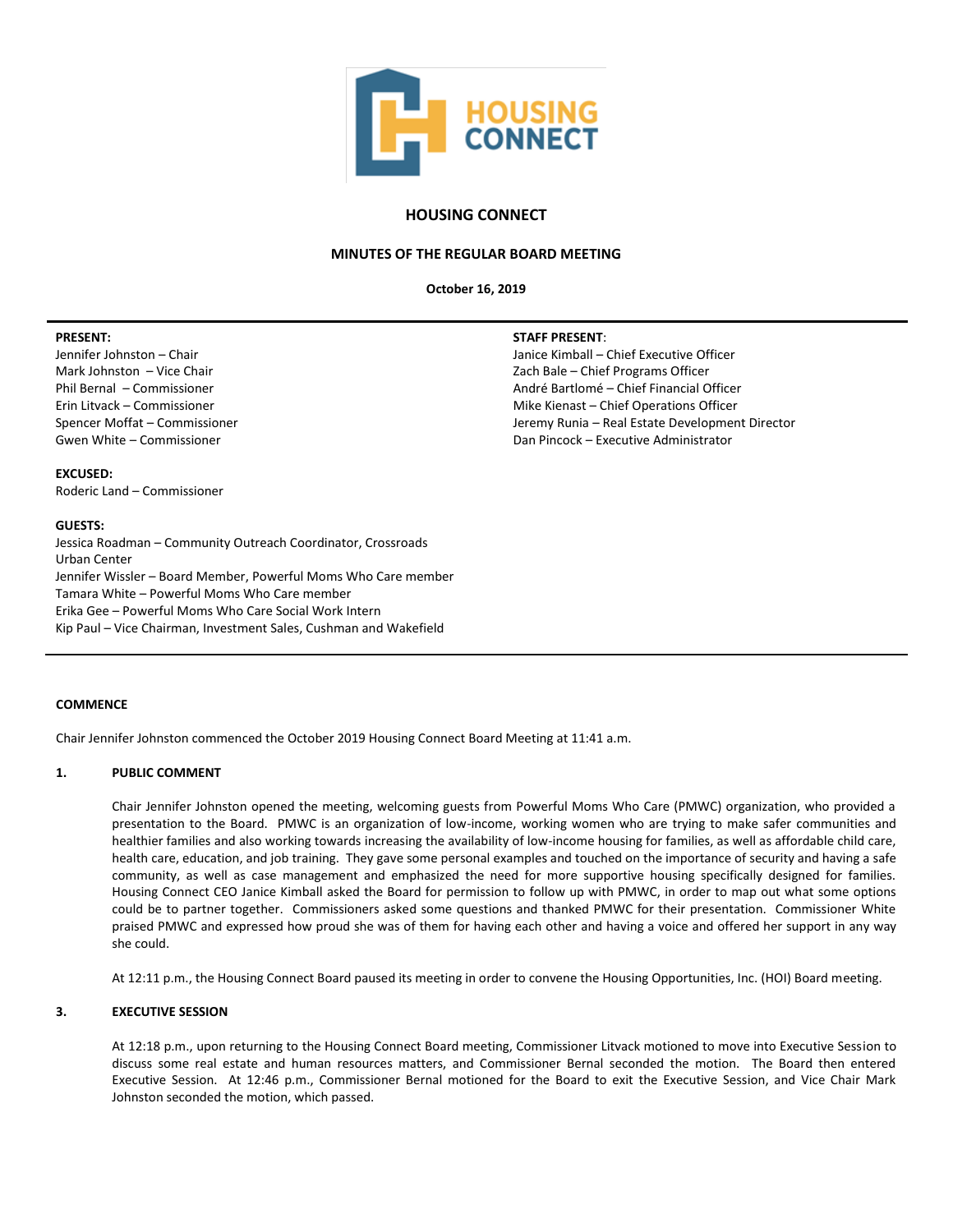## **4. CONSENT AGENDA**

When the Board returned to the regular session of the meeting, it approved the Consent Agenda, which included the minutes from the September Housing Connect Board meeting, the CEO report, the quarterly grants report, the Pleasant Green Villa compliance report, the Gateway to Housing report for September, and the CoC prioritization. There were no questions or comments on the minutes from the previous Board meeting. Vice Chair Mark Johnston motioned to approve the minutes, and Commissioner Moffat seconded the motion. The motion passed, and the minutes were approved.

## **5. ACTION ITEMS**

## **Resolution #981: Approval of the sale of 54 federally-dispersed Public Housing scattered sites units**

Turning its attention towards the Action Items, the Board first considered Resolution #981 (the approval of the sale of 54 federallydispersed Public Housing scattered sites units). Given the potential Zions Bank involvement in the sale of the units, Chair Jennifer Johnston, a Senior Vice President at Zions Bank, recused herself, and Vice Chair Mark Johnston took over the responsibility of chairing this section of the agenda. An amendment was proposed in the Executive Session to word the resolution to indicate that Housing Connect would accept the sale to the highest bid. Commissioner Moffat motioned to approve the resolution as amended, and Commissioner White seconded. The motion passed, and Resolution #981, as amended, was approved.

## **Resolution #980 – Approval of the County High Rise 4% bond application**

For Resolution #980 (the approval of the County High Rise 4% bond application) Housing Connect Real Estate Development Director Jeremy Runia told the Board about an amendment to the resolution, regarding an option to lease the ground. Housing Connect is part owner of the property, and there is an intent to lease the land to the new development (New City Plaza Partners, LLC), and Salt Lake City Housing Authority will do the same with its portion of the land. This amendment was then circulated to Board members and showed a ground lease option, which would be included as part of the bond application. He further explained that the land would be leased to the development and the existing improvements would be sold to it. He clarified one of the reasons for this approach is to preserve the favorable tax position. Commissioner Litvack made a motion to approve the resolution as amended, and Commissioner Moffat seconded. The motion passed, and Resolution #980 was approved. Commissioner Bernal abstained from voting.

#### **Villa Charmant buyout process**

Housing Connect CEO Janice Kimball explained that Villa Charmant is one of Housing Connect's tax credit properties which is coming out of compliance (this is the first property which Housing Connect has taken out of the 15-year compliance period). Housing Connect is asking to approve continuing the buy-out process with the investor. She also mentioned that there is a continuance of a loan which needs to be financed. Housing Connect Chief Operations Officer Mike Kienast said that the loan (of \$1.6 million, with Chase) will be extended 12 months, through January 2021, giving Housing Connect a year to unwind the relationship. The Board then approved the continuation of the Villa Charmant buyout process, with Commissioner Bernal motioning to approve and Commissioner Moffat seconding. The motion passed.

## **Project-Based Vouchers for the 426 Apartments project**

For the 426 Apartments project, CEO Janice Kimball informed the Board that Housing Connect agreed to do Project-Based Vouchers and is asking the Board to approve 20 vouchers from the regular Section 8 pool and 20 vouchers from the VA Supportive Housing (VASH) voucher pool. Commissioners expressed concern about what will happen if the vouchers end up not being used, and Janice Kimball explained that after a certain period of time (120 days) the vouchers can be pulled back but that Housing Connect prefers to work with its partners to fill the voucher. After Vice Chair Mark Johnston motioned to approve the request and Commissioner Litvack seconded, the motion passed and the Board approved the use of 20 Project-Based Vouchers (PBV) along with 20 VA Supportive Housing (VASH) vouchers for the 426 Apartments project.

## **6. RESIDENT ADVISORY BOARD (RAB) REPORT**

Commissioner Gwen White reminded the Board about next month's Resident Advisory Board (RAB) meeting, which will be held on Wednesday, November 13. This is the meeting where the Housing Connect Board members are invited to have dinner and participate in the RAB meeting (5:00p – dinner; 5:30p – meeting).

## **7. COMMISSIONERS INPUT**

For the Commissioners Input section of the meeting, Chair Jennifer Johnston thanked Commissioner Phil Bernal for his work on NAHRO's 3rd edition of the Handbook for Commissioners. Commissioner Bernal informed everyone about the regional NAHRO (Mountain Plains)